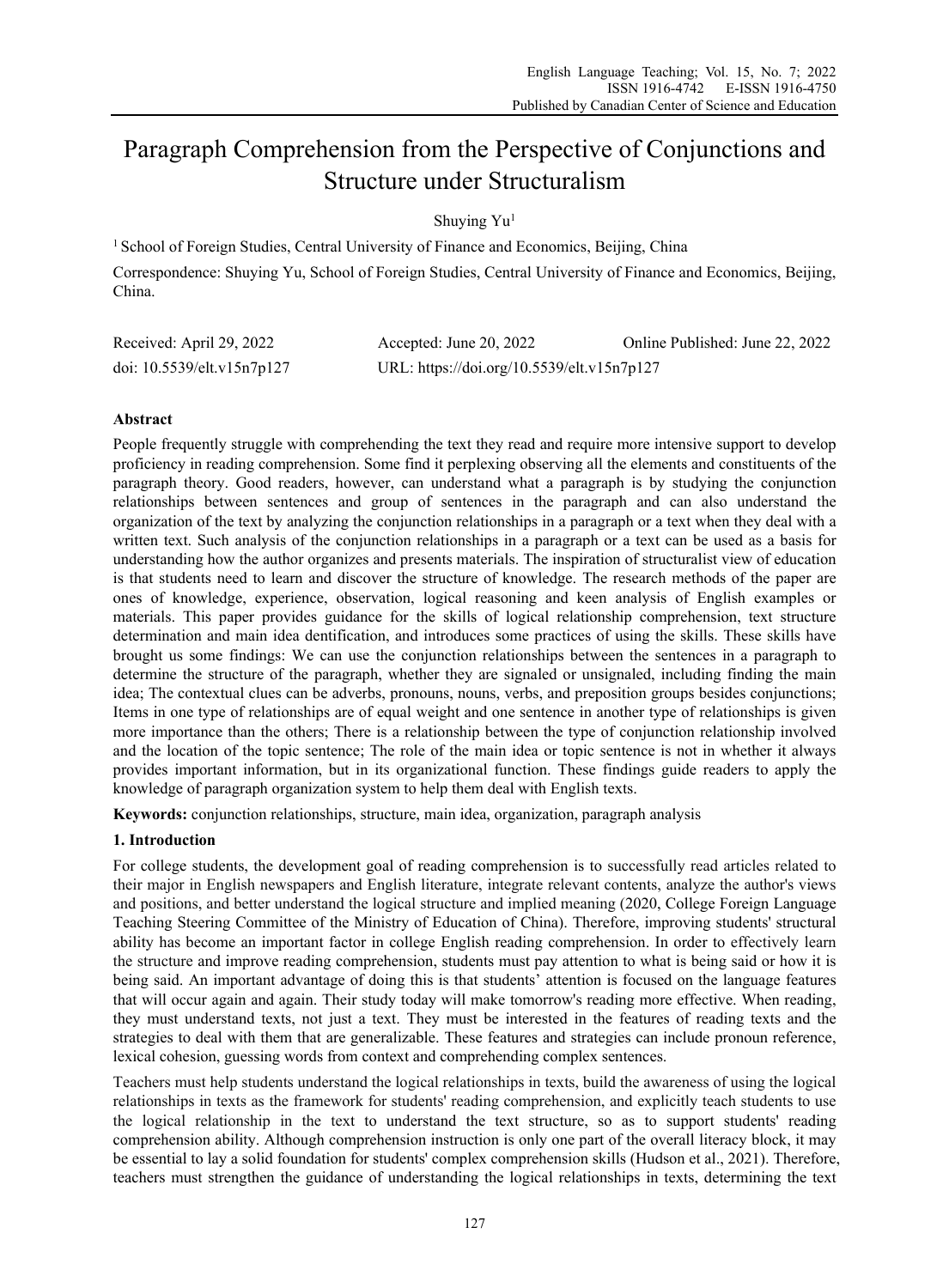structure and identifying the main idea, and use some practices and skills to help students with continuous reading comprehension difficulties. This paper studies the skills of understanding a paragraph, including finding the main idea.

# *1.1 On Paragraph Comprehension under Structuralism*

# 1.1.1 Literature Review on Paragraphs and Structures

Paragraphs have a number of functions in discourse studies. For example, it encourages a writer to pay full attention to the diverse aspects of his or her information; It helps to distinguish one idea in an article from another idea (Owusu, 2020). The paragraph can be regarded as a discourse marker, a powerful technique, a device for structure, a unit of grammatical and lexical devices, a helping hand for readability, a pillar of cultivating writers, a pedagogical problem, or all these and more (Duncan, 2020). The study by Owusu recommended that second language teachers should pay special attention to students' paragraphs, especially in writing of concluding sentences, and observance of paragraph transitions, that is, paragraph coherence. In addition to the unity of idea and topic, paragraphs also need to achieve the coherence of expression. The sentences in the paragraphs in the article need to be naturally and logically linked together rather than stacked together.

Some classical second language writers (such as: Stern, 1976; Halliday & Hasan, 1976; Warriner, 1988; Lunsford & Connors, 1995; Driscoll & Brizee, 2000; Langan, 2001; Sekyi-Baidoo, 2003; Kirzner & Mandell, 2007 and Beare, 2012) on discourse researches have paid attention to the key theoretical issues of paragraph theory such as: definition, types, structure and elements (Owusu, 2020).

The main characteristics of structured literacy methods include explicit, systematic and sequential literacy teaching at multiple levels------phonemes, letter-sound relationships, syllable patterns, morphemes, vocabulary, sentence structure, paragraph structure, and text structure (Spear-Swerling, 2019). The research done by Strong (2021) shows that text structure is not a standard or skill that can only be taught occasionally. Instead, students should be taught how to identify and use text structures every time they read in all content areas.

There is a system behind paragraph organization. In other words, there are paragraph development patterns such as enumeration, order or sequence, definition, compare/contrast, classification and analysis, cause and effect, problem-solution-evaluation, persuasion and argumentation. The research **(**Sabarun, 2019) found that most respondents (50%) stated that the skills to develop through the paragraph writing course was the understanding of the paragraph development.

## 1.1.2 Bruner's Structuralist View of Education

## On the Basic Structure of Discipline

Bruner (1960) put forward the idea of the basic structure of discipline when constructing his teaching theory. He believes that any discipline has a basic structure, that is to say, its internal regularity. The so-called basic structure refers to the basic concepts, basic principles and laws of various disciplines. No matter what subject we teach, our teaching must enable students to understand the basic structure of the subject. This is the minimum requirement in the application of knowledge, so as to help students solve the problems or resolve events encountered outside the classroom or in future classroom because these basic structures reflect the connection between things and include universality and strong adaptability. Understanding the basic principles can make the subject easier to understand; Understanding the basic principles is conducive to human memory. Teaching the basic structure of the subject will help students understand the subject and remember knowledge. When people learn something, they lose their memory, but they also keep something in mind, which will make them rethink when they need it. At the same time, learning the basic structure reduces the gap between high-level and low-level knowledge, which is conducive to students' learning by analogy and drawing inferences from one instance. He stressed that students should actively participate in the learning process of knowledge construction and structure formation, and master the general relationship between the whole knowledge and things rather than the conclusion of sporadic experience or things or knowledge.

It should be noted that if you are familiar with a discipline, you should not only master the basic structure of the discipline, but also master the attitude and methods of the discipline.

## On Discovery Learning

Discovery teaching mode is the central concept of Bruner's structural curriculum theory. One of the safeguards of discovery learning is that teachers talk about basic principles, guide students to explore, induce and maintain students' enthusiasm for exploration (Bruner, J. S., 1960). Discovery learning is based on Bruner's cognitive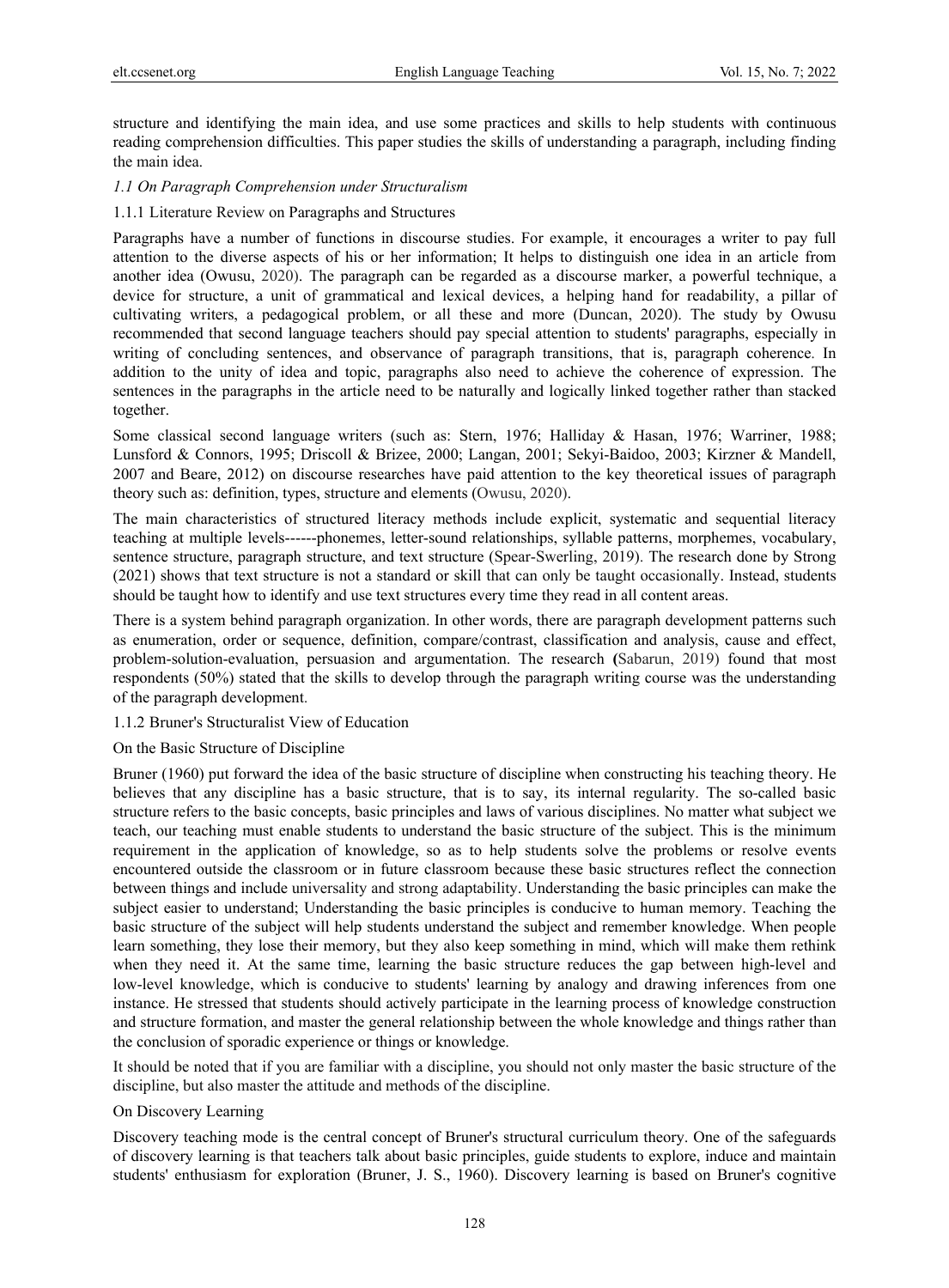psychology learning theory. He believes that learning is to establish a cognitive structure, which is equivalent to what we call the subjective world and the composition of the experience system in the mind. The establishment of cognitive structure is an active subjective activity with subjective initiative. Therefore, Bruner attaches great importance to active learning and emphasizes that students think, explore and discover things by themselves.

1.1.3 Feasibility of College Students' Learning Structure under Structuralism

Compared with primary school students, college English teaching can be modernized and theorized, and the course content can be abstracted; In addition to basic knowledge and skills, college students also need the education and training of advanced English structures; Despite the development trend of continuous differentiation and integration of knowledge, college students need to understand the relationship types of the internal knowledge structure of the discipline itself in order to learn the differentiated knowledge of various displines; Although there are universal connections and mutual penetration between the knowledge of various disciplines, college students need to understand the differences between the knowledge of various disciplines so as to actively or passively accept the fragmented knowledge, systematize the fragmentary knowledge and form their own knowledge network; Implementing discovery learning method once in a while is undoubtedly an effective means. Whether students firmly grasp knowledge, cultivate various psychological qualities, form inquiry habits and develop students' transfer ability is of great value; Using discovery teaching mode combined with other teaching methods can teach students to learn structure while learning indirect knowledge; The discovery learning method is applicable to college students as college students have mastered a lot of knowledge, have rich social practice experience and know all kinds of phenomena and can think more independently than little children; Discovery learning method encourages students to explore and guess boldly, explore and discover the laws of things, and master the methods of exploration. Learners will gradually establish scientific exploration methods in the practice of solving problems and trying to find problems through practice; Using discovery teaching method can reduce students' dependence on teachers and teaching materials, cultivate students' curiosity, reasoning ability and observation ability so that they can master the methods of exploring problems, acquire knowledge and become a discoverer; It is a valuable theory to combine the structure of mastering knowledge with the structure of discovering knowledge, but Bruner makes it absolute, which affects students' interest in learning. However, after a period of learning and discovering the knowledge structure, students' interest will increase.

#### **2. Paragraph Comprehension from the Perspective of Conjunctions and Structure**

## *2.1 The Structure of Paragraphs: The Learner Should Know*

Once a writer decides on the appropriate form or forms of genre to convey the material most effectively, he or she develops a plan to use the proper form or forms of patterns for organizing paragraphs, passages, or entire texts.

A text conveys the author's ideas, and if it is well written, it conveys them coherently. The typical straight line of development of an English paragraph is the basis of its coherence (Bander, 1978). An English paragraph is coherent when its ideas are clearly related to each other in orderly sequence. Each sentence in this paragraph should naturally grow out of each previous sentence in the process of developing the central idea. Ideally, there should be a sense of movement or flow, a going forward and building on what has been said before. In other words, the sentences in the text should be combined in a meaningful way. They should come together in a way that provides a structure for the paragraph. In some types of paragraphs, this structure indicates what the author thinks is more or most important. Prominence is an organizational language principle which plays a role in all levels of language representation including discourse structure (Schumacher & von Heusinger, 2019). Mature readers can see and explain this structure. It is conveyed to the reader through the conjunction relationship between sentences and groups of sentences in the paragraph. Readers can observe a paragraph's coherence by looking at conjunctions, signal words or various transitions added by the writer to alert the reader to the direction the development idea is taking. Conjunctions facilitate text cohesion and comprehension by making explicit the logical relationships between ideas in written language. Conjunctions play their novel, abstract, and text-connecting role. Fraser et al. (2021) pointed out that the confluence of general vocabulary and conjunctions leads to individual differences in English language learners' reading comprehension. Conjunctions are a special form of lexical knowledge, which should not be classified as general lexical knowledge in teaching.

Signal words can be found anywhere in the paragraph. Signal words form close connections between sentences and paragraphs and they are classified according to their function. The following methods/techniques or conjunction relationships are the different theme development methods employed by English language learners in performing written discourse (Shawish, 2018).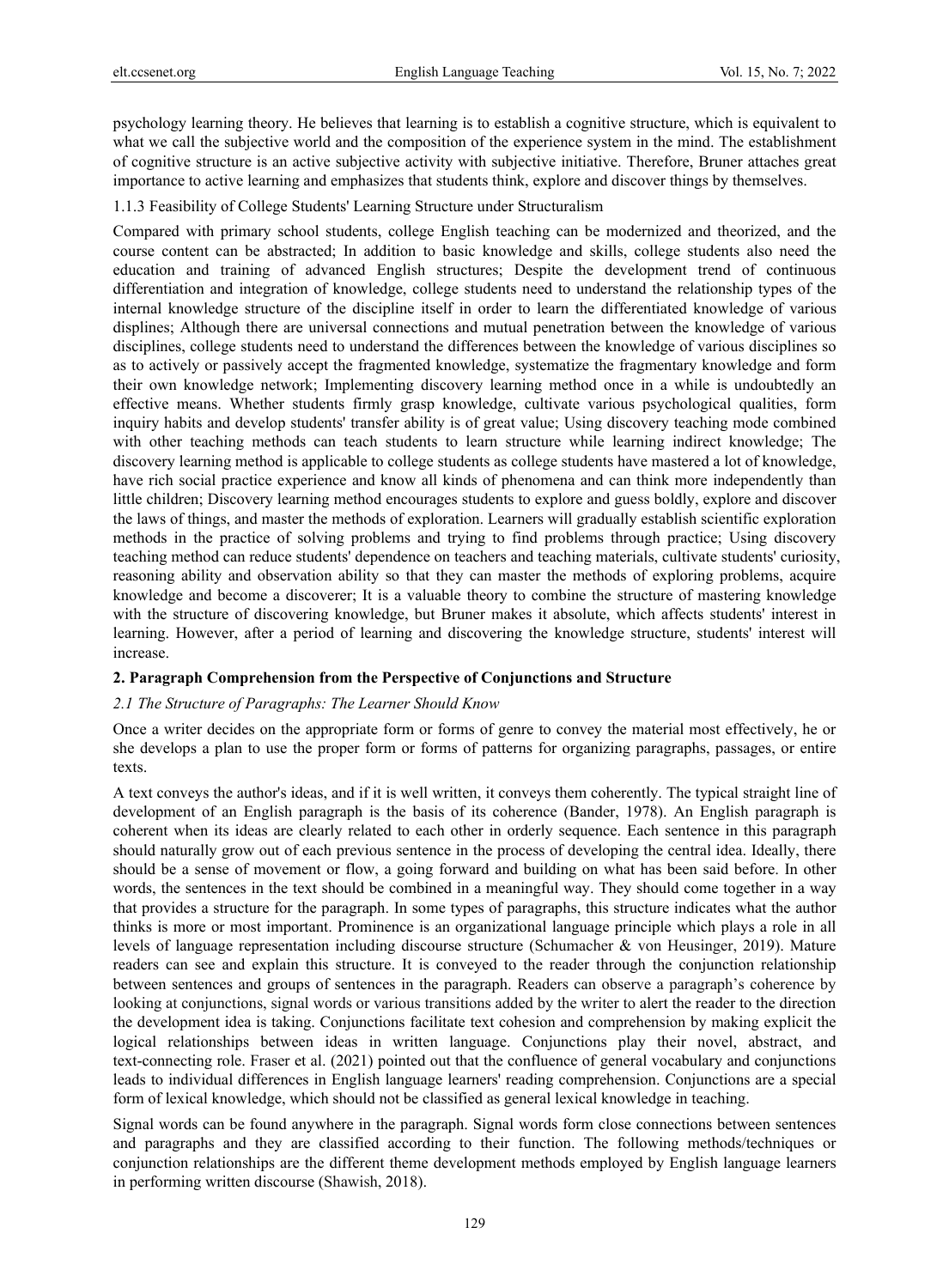- 1) Addition: Some words signal more of the same to appear. For example: and, furthermore, more than that, also, likewise, moreover, in addition, what' s more, next, too, besides.
- 2) A turn in the course of events/ turning words: Words that change the direction of thought include: however, but, otherwise, nevertheless, yet, still.
- 3) Order: first, second, then, after, before, when, next, last, at last, afterward, finally, last, at last, soon, meanwhile, in the end, until, to begin with.
- 4) Summary: in short, in conclusion, in brief, to sum up, in a word.
- 5) Cause and Effect: as a result, for, thus, because, for this reason, so, therefore, as, since, consequently, the reason is that, result from, so that, in order to, that's why, accordingly, result in.
- 6) Example: for example, for instance, such as, as, like.
- 7) Comparison and Contrast:

Comparison: first, furthermore, for one thing, another, too, moreover, equally important, then, at the same time, besides, in addition to, in fact, like.

Contrast: on the contrary, different from, on the other hand, unlike, whereas, despite, in contrast, although, instead.

- 8) Definition: Words that signal the author defines the specialized terminology. They are: is/are, is/are defined as, consist of, mean, is/are distinguished by, refer to, is/are commonly called, and is/are described as.
- 9) Alternative: or, nor, alternatively.
- 10) Restatement: in other words, that is to say, I mean, namely.
- 11) Amplification: to be more specific, thus, therefore, consist of, can be divided into.
- 12) Exclusion: instead, rather than, on the contrary.

Most often, context clues are implicit, so the reader must find out the relationship by considering the information in the sentence. If the context clues are explicit, various context clues can be used. The context clues are usually conjunctions, but they can be adverbs, pronouns, nouns, verbs, and preposition groups. The term *conjunction relationship* doesn't mean the use of a conjunction, but rather refers to the relationship between two or more sentences or clauses (Halliday and Hasan, 1976). A reader can also see how a writer achieves coherence by arranging a paragraph' s details in a systematic way that is appropriate for the subject matter.

There are two types of relationships. In one type of relationships, the items involved carry equal weight. In another type of relationships, one sentence is given more importance than the others. These two types produce two kinds of paragraphs. One is a paragraph mainly composed of items with equal weight, and the other is a paragraph containing a topic sentence with details. With addition, alternative, time and arrangement and restatement, etc., the sentences should be combined in a way that provides a structure for the paragraph that indicates the author considers items, steps or information to be both important or equally important as they may involve more than two items. Example: X-ray therapy, that is, treatment by use of X-ray, often stops the growth of a tumor. Both *X-ray therapy* and *treatment by use of X-ray* are of equal weight.

With exemplification/example, amplification, summary, definition, exclusion, cause-effect, a turn during event, contrast, etc., on the contrary, sentences are formed by using paragraph structure to indicate what the author thinks is more or most important.

Example 1: The first part of the exam will consist of two pairs of slides. In this sentence, *two pairs of slides* describes *the first part of the exam* in greater detail; *the first part of the exam* is more important than *two pairs of slides*.

Example 2: We see the world wrong, on the contrary, the world deceived us. *The world deceived us* is more important than *We see the world wrong*. In this sentence *The world deceived us* is contrary to the expectation raised by *We see the world wrong*; *The world deceived us* is more important than *We see the world wrong*.

So, there are two types of conjunction relationship. The most common relationship with items of equal weight is the time or arrangement relationship. Each sentence describes a step in a process or in a series of events that occur in the description. Look at the example below. Readers must pay equal attention to each part of the description and construct a picture of how the ship sailed.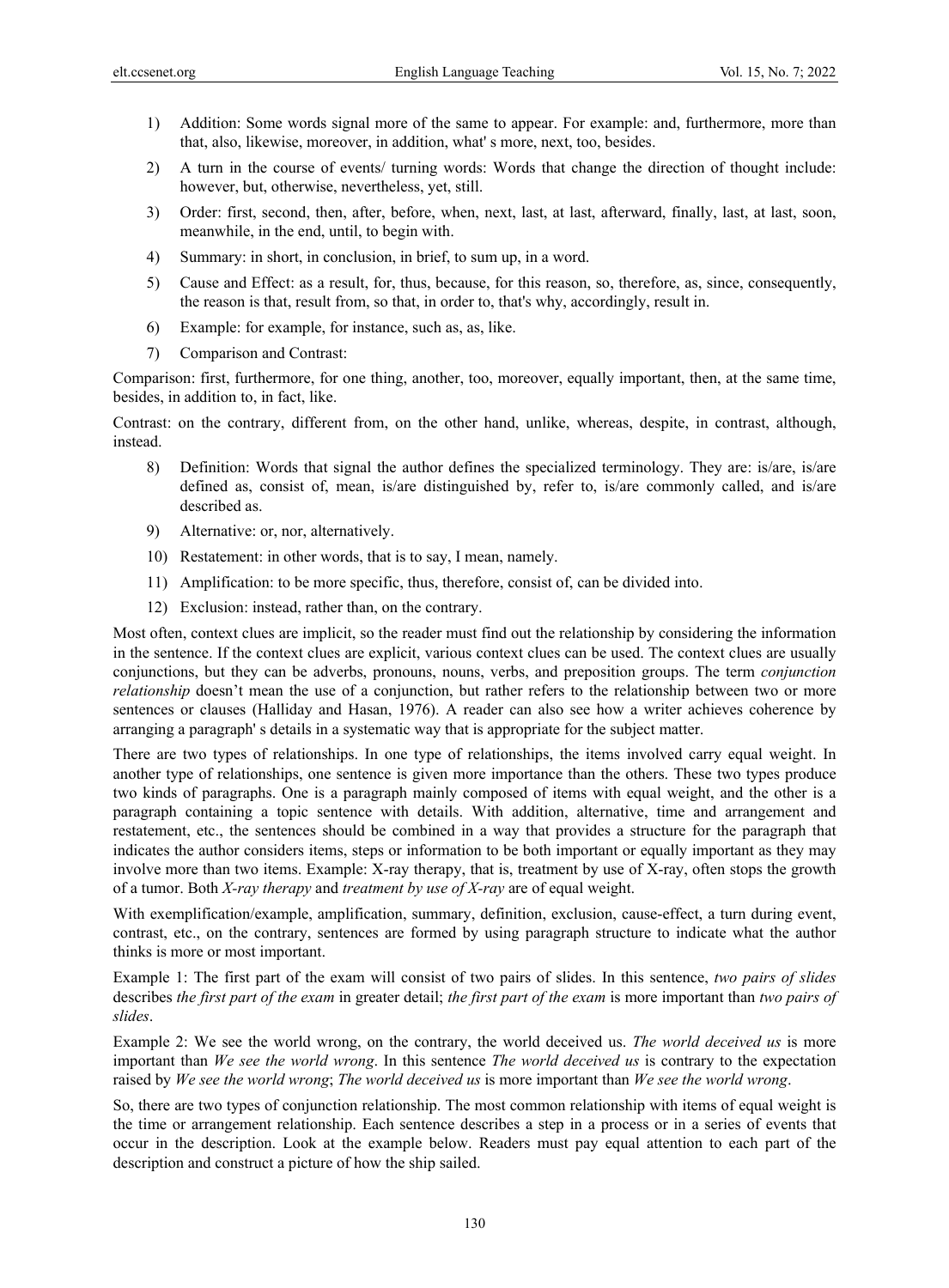Example: The masts of a vessel were showing above the top of an iceberg. As the captain watched, the ship came into view from behind the berg. She passed the last of the ice along the channel and drifted into the open water. Her ice-covered masts, sails and ropes glittered in the sunlight. She looked like a ghost as she approached the whaler.

If the items in a conjunction relationship are not of equal weight, the reader must give a weighting to the appropriate item in the relationship to understand how the author organizes the paragraph. In amplification and exclusion (For example, *he speaks in concepts rather than specifics.* source: A Brief English-Chinese Dictionary) relationships, the most important items usually appear first. In this example, *in concepts* is more noticeable.

Then, the reader must look at how the paragraph deals with part or all of the first sentence in more detail. Example: The variety of things put up for sale is really wonderful—dishes, books, used clothing, tools, tires, empty bottles, bicycles, furniture. A man in Atlanta, Georgia, even sold a full-size replica of a 1931 Ford.

The second sentence gives more details of the first sentence and expresses the controlling idea "*wonderful*" of the topic sentence. From an organizational point of view, the first sentence is the topic sentence in the paragraph. This is a general statement, which is enriched by the rest of the paragraph.

In the turning relationship, the second item in the turning relationship is more important than the first item. For example, in the sentence *The return is uncertain. However, the investment is worth a try* the overall effect is positive because of the positive message of the second part of the turning relationship. In *The investment is worth a try. However, the return is uncertain* the overall effect is negative because of the negative message of the second part of the turning relationship. Here is another example of a turning relationship. The Japanese have their electronics, the Germans their engineering. But when it comes to command of global markets, the U.S. owns the service sector.

In this example, the turning relationship is signaled by *But*, and the noticeable idea is that *the U.S. owns the service sector*—the second part of the turning relationship.

Teachers can explicitly teach students to use the conjunction relationships between the sentences in a paragraph to determine the structure of the paragraph so as to identify a main idea statement, so as to support students' reading comprehension ability.

Now let's analyze a whole paragraph and see how the conjunction relationships determine the structure of the paragraph.

## *2.2 A Sample Analysis*

Topics include paragraphs. By definition, a paragraph must have a main idea, a sense of unity around the idea, structural coherence, and all-round development; paragraphs are the structural elements of a cohesive manuscript; and the following paragraph can extend or refute the argument just put forward or introduce a new topic sentence (Hicks, 2020).

Main idea generation is a higher-level understanding skill, which requires students to read the text, connect the information across the paragraph or section of the paragraph, determine the most important information, and express the information in their own language. Many students find it difficult to produce main ideas because they have to actively think about the text (i.e., monitoring for meaning), determine the most important information, and eliminate irrelevant information or details. In order to help them understand and learn from text, they need to skillfully generate the main ideas of smaller parts of the text (Stevens & Vaughn, 2021). The following is an example showing how to use the conjunction relationships between the sentences in a paragraph to determine the paragraph structure and identify a main idea statement.

The following paragraph is about possible reasons for "dumb English" in China. Now let us use the conjunction relationships to determine the structure of the paragraph and identify the main idea statement.

(1) There are many reasons accounting for this dumb English in China. (2) First of all, examination-oriented educational system plays a vital role in China today. (3) Teachers and students neglect speaking practice because it is not heavily tested. (4) In addition, English is just a foreign language in China and students don't need to speak it for survival. (5) And lastly, the lacking of oral practice makes students turn out to be too shy to speak. (6) All these factors work together to contribute to the "dumb English" phenomenon.

Source: Jinding Peng, Paragraph Extension and Rhetoric in English Writing. jdpeng@126.com

Judging from the explicit and implicit causality, this paragraph is a causal structure. The first sentence *There are many reasons accounting for this dumb English in China* is the topic sentence of the paragraph. We can confirm our intuition by examining the conjunction relationships. Sentence (1) itself is in a cause -effect relationship. In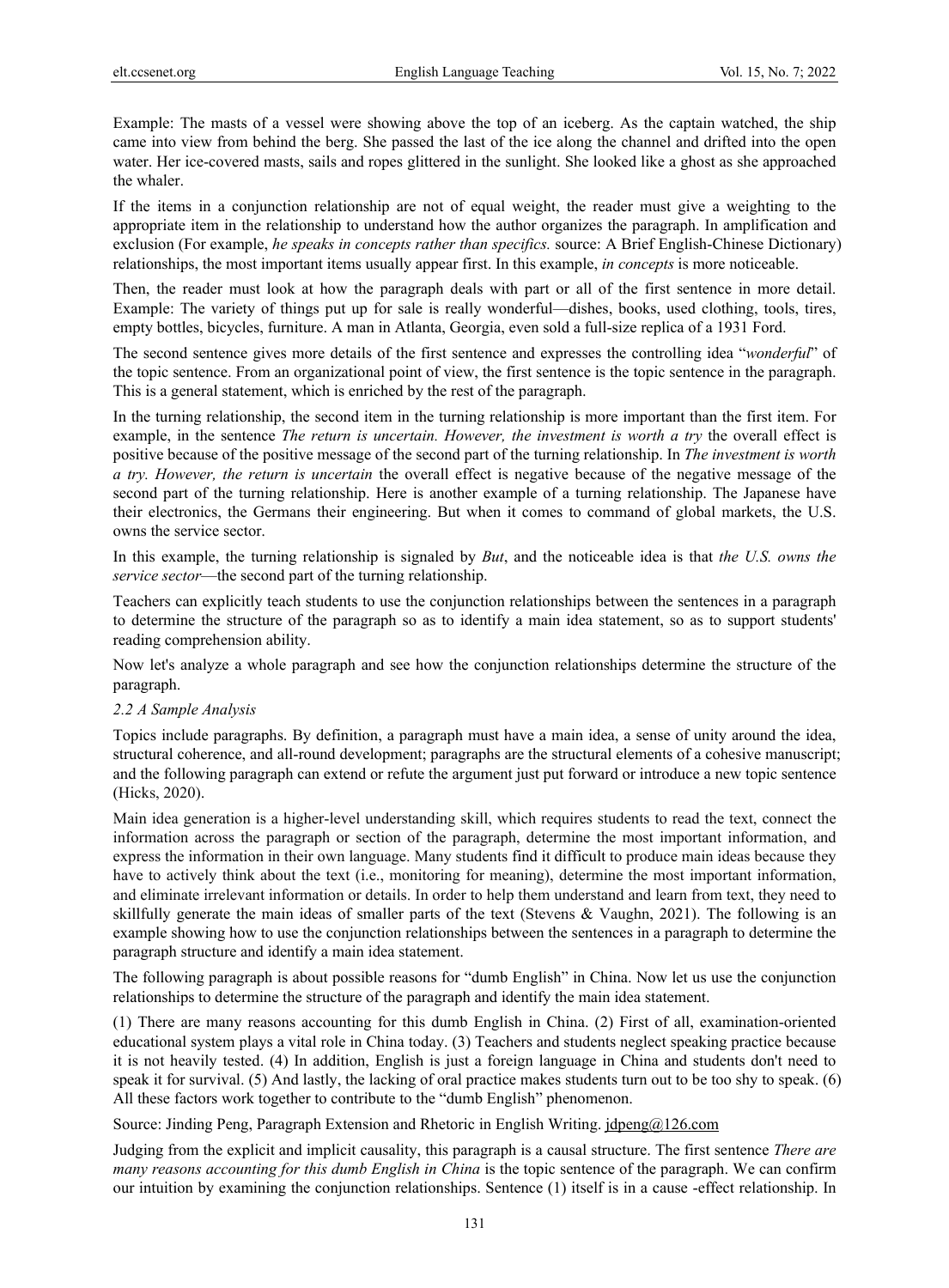this relationship, *dumb English* is the effect and *many reasons* are the causes and *dumb English* is more important than *many reasons* as in a cause-effect relationship, the effect is generally more important than the cause. Sentences (1) and (2) are in a cause -effect relationship, (1) is the effect and (2) is the first cause or reason signaled by *First of all*. In this cause-effect relationship, sentence (1) is more likely to be the topic sentence than sentence  $(2)$  as sentence  $(1)$  contains the effect.

Sentence (3) itself is in a cause-effect relationship with the conjunction word *because*. Sentence (3) and sentence (2) are in a cause-effect relationship without the conjunction word *therefore* before sentence (3). We could insert words or phrases like *so, therefore, thus, hence, as a result* before sentence (3). Sentences in a cause-effect relationship are of no equal importance and the effect of sentence (3) could be given more weight than the cause of sentence (2). Because (3) is the effect and (2) is the cause while (1) is the effect, sentence (1) still remains the key sentence.

Sentence (4) is in a cause-effect relationship with sentence (1). (4) is the second cause or reason signaled by *In addition*, and (1) is the effect and is more important than (4). (4) and (2) are in a relationship of addition. Sentence (4) is equal to sentence (2), and (4) and (2) are the reasons, (1) is the effect, so sentence (1) remains the topic sentence.

Sentence (5) is in a cause-effect relationship with sentence (1)*.* (5) is the third cause or reason signaled by *And lastly*, and (1) is the effect and is more important than (5). (5) (4) and (2) are in a relationship of addition. Sentence (5) is equal to sentence (4) and sentence (2), and (5) (4) and (2) are the reasons, (1) is the effect, so sentence (1) remains the topic sentence. Sentences in a relationship of addition are of equal importance, although the shortest or more general of the sentences could be given more weight.

Sentence (6) itself is a cause-effect relationship, with the *dumb English* phenomenon being the effect which is more important than *all these factors work together* being the reason in this cause-effect relationship. So, sentence (1) remains the topic sentence.

A coherent text involves conjunction relationships like those described above. In some texts, depending on the types of relationships, a paragraph has a topic sentence with more weight than the rest of the paragraph. In other texts, paragraphs contain almost equally important items. The role of the topic sentence depends in part on the type of conjunction relationship it is involved in. The topic sentence may contain the most important piece of information in the paragraph if the types of conjunction relationships are summary, cause and effect, amplification, exemplification, contrast, exclusion, transition. If the type of conjunction relationship is amplification, the topic sentence usually does not cover a great deal of information in the paragraph itself, but provides a generalization which prepares the reader for what follows. If the type of conjunction relationship is definition, the topic sentence may or may not contain a great deal of information in the paragraph. If the type of conjunction relation is amplification, the topic sentence usually does not cover a large amount of information of the paragraph itself, but provides a summary to prepare the reader for the next content.

The topic sentence is in the most cases the first sentence in a paragraph. Sometimes it is the last sentence and very rarely it appears between these two. Sometimes, the topic sentence is both the first and last sentence. There is a relationship between the kind of conjunction relationship involved and the position of the topic sentence. If the paragraph belongs to amplification or exemplification relationship, the topic sentence is most likely to be at the beginning. If it belongs to contrast or summary relationship, the topic sentence is most likely to appear finally. If the paragraph belongs to cause-and-effect or definition relationship, the topic sentences are likely to appear sometimes at the beginning, sometimes finally. "Being able to identify the main ideas within a complex multi-paragraph content-area text is an essential reading comprehension skill" (Shelton et al., 2021, pp. 217-223).

## **3. Pedagogical Implications**

A number of important implications for English paragraph comprehension instruction follow from a belief of Bruner's Structuralist View of Education. Here I will elaborate the implications of Bruner's Structuralist View of Education for English paragraph comprehension instruction and will also examine how to use the conjunction relationships to help learners cope with paragraphs.

## *3.1 Implications for the Instruction of Structure*

It is a common practice in college reading classroom that students rely on their teachers in their reading class. The teacher may go through texts word by word and sentence by sentence in order to let students understand everything about the text in terms of grammar and vocabulary. We are all aware that the role of grammar and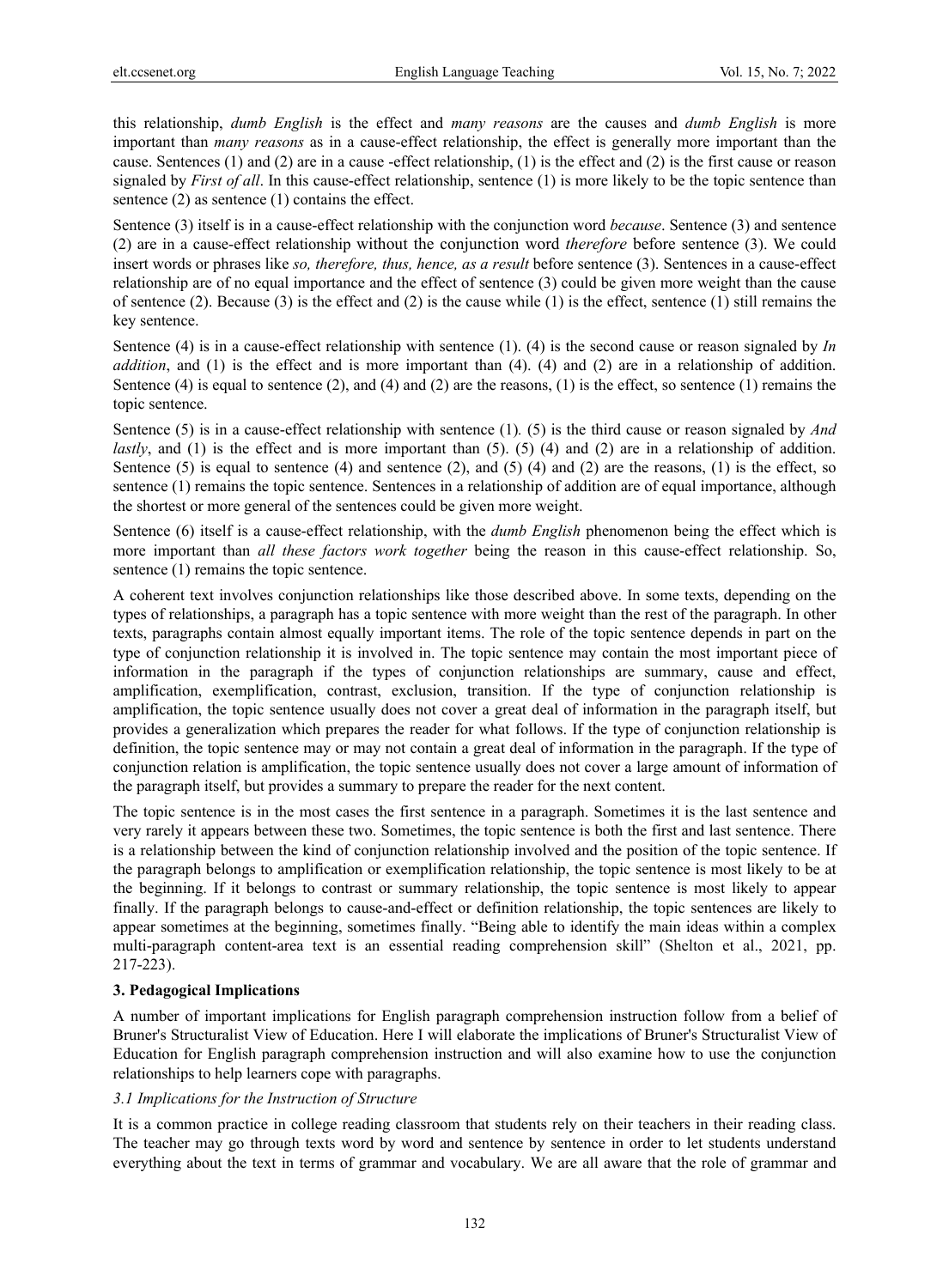vocabulary is essential to the success of English language learners. However, this doesn't necessarily mean grammar and vocabulary are always the focus in the English reading classrooms.

Bruner's Structuralist View of Education shows that instruction of structure is one part of the overall literacy block. Therefore, our teaching must enable students to understand the basic structure of the English language in order to help students to learn outside the classroom or in future classroom and to apply the knowledge.

#### *3.2 Suggested Paragraph Analysis Ways*

Mature readers do not need to deliberately do the above analysis. They use intuition to know about the conjunction relationships and their positions in prominence and make judgements based on this as they read. In this way they find out the organizational structure of a paragraph, look for the topic sentence, and judge which parts of the paragraph are comparatively important. If they cannot, they can use the methods suggested below to make decisions intuitively.

The reader can figure out where the main idea in a paragraph is by the kind of analysis of the paragraph about *dumb Englis*h. Often, students can learn from teachers giving an explanation of the structure through an example (Stevens & Vaughn, 2021). The research shows that the teaching of text structure can improve students' reading comprehension of expository texts (Roehling et al., 2017). It is useful for teachers to use such paragraph analysis as an example to teach students to understand paragraphs. In order to gain an advantage, students should be familiar with the relationships and their weightings. They don't need to be very skilled in identifying relationships in the text, but they need to find out how the teacher analyzes the paragraph and follow teachers' analysis of the paragraph. They need to do some exercises to make decisions or judgments about whether the paragraph has a main idea, or just a group of sentences with equal weight. The easiest way to get familiar with various relationships is to start with relationship of signal words because signal words provide some clues to the relationship. Some relationships of signal words, however, are not direct and care is needed. Some signal words are inexplicit. *Thus*, for example, can be a signal word of cause-effect, exemplification, and amplification. *While*  can be a signal word of time or contrast. Some signal words are misleading. *On the contrary* signals exclusion not contrast. *All the same* signals contrast and not inclusion.

After readers get familiar with marked relationships involving two sentences or clauses, they can move to the study of marked relationships where a part of the relationship consists of several sentences or clauses. By asking them to propose markers that can be placed between sentences, a study of relationships without signal words becomes easier.

Before using the conjunction relationships between the sentences in a paragraph to teach students how to determine the paragraph structure to identify the main idea statement, "students need to learn that texts are organized in specific ways" (Stevens & Vaughn, 2021, pp. 300-308). The teacher can post guiding questions that students can ask to help identify the structure of the passage and find the topic sentence like: What kind of paragraph development pattern is this? How are two sentences related to each other? Are they of equal weight? Or is one more important than the other? Or is one the most important among them? What signal words tell us their mutual relationships? What signal words could be placed between sentences? If readers don't get familiar with the types of conjunction relationship, analogy and intuition would work for them.

Readers can practice reading the first sentence of the paragraph, then stop to guess what the rest of the paragraph is about, and to explain how the clues in the first sentence enabled them to guess. After guessing and proving reasonable, they look at the text. In most cases, there is enough information in the first sentence to make a reasonable and accurate prediction. Stevens (2021) stated, "Stopping to identify the most important information after reading a brief section of text supports monitoring for understanding" (pp. 300-308).

Teachers can improve the students' reading comprehension by an intensive main idea identification strategy, sentence-level message, which requires students to determine the subject and important words in each sentence, and then synthesize this information to write a main idea statement for a section of the text (Pollack et al., 2021).

Here are some examples.

(1) I know that both of you think going college is a good chance, a chance you never had, and I know you are right.

The clues in this sentence are *both of you think* and *I know*. It can be predicted that the next sentence begins with *But* and contains the main idea. As predicted, the next sentence is: But I also realize that you want me to use my own judgment, and what you want most is to make me happy.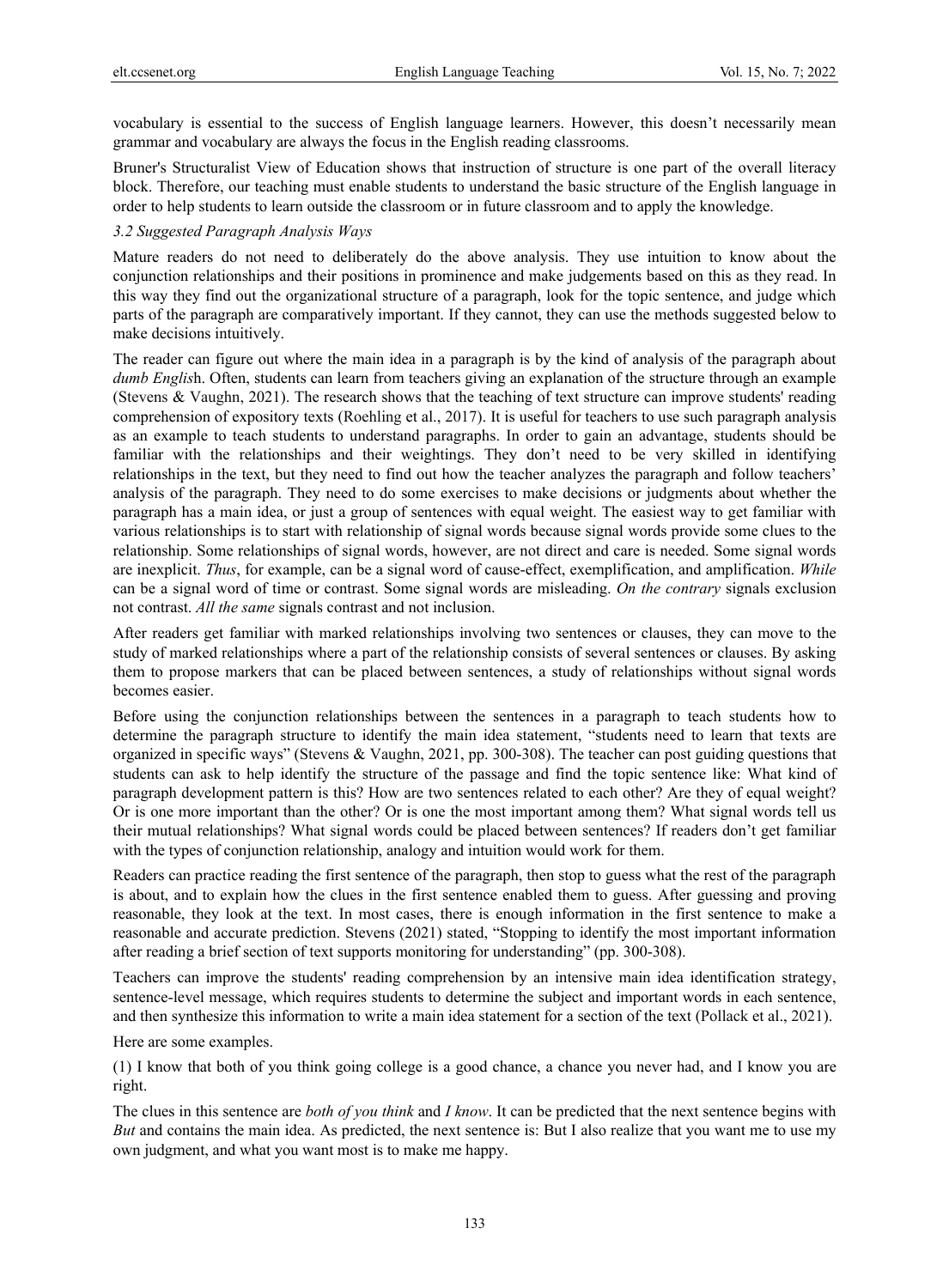(2) Professor Harmer carried out a series of experiments on sunflowers in the field to study the reason for the sunflower tracking the sun.

Source: Andy Fell (2016). Sunflowers Move by the Clock.

The clues are the indefinite or general noun groups *a series of experiments* and *the reason for the sunflower tracking the sun*. It is expected that these will be discussed in more detail and in fact they are dealt with later—the general noun groups (e*xperiments on sunflowers in the field, in pots outdoors and in indoor growth chambers*) and the reason (*A plant growth-regulating hormone, called auxin, appears to be a key driver*). Notice that although this has an organizational function in the paragraph, it does not give a lot of information. The relationship is of an amplification with general indefinite noun groups in the first sentence being explained in more detail in the rest of the paragraph, which is the most common type of arrangement for a paragraph which has a topic sentence.

(3) She was standing almost directly behind the girl, a woman well past forty,……

Source: Shutang Zheng, 2011. New Horizon College English 2 Reading Tutorial ( $2<sup>nd</sup>$  Edition).

In this sentence, the clues *she* (a woman) and *the girl* make us expect a contrast. In fact, the following sentences describe the features of this woman. This contrast does not appear until the next paragraph describes the features of the girl, and so do Blandford's (a character in the story) reactions to this dilemma. Doing this predicting exercise can help students discuss a text in an interesting and useful way and form a useful reading threshold. If a reader can well predict what will come after the first sentence, he or she can easily read the rest of the paragraph. This prediction includes the use of clues that suggest conjunction relationships.

Readers can learn some simple strategies to look for the main idea of the paragraph. First find out what kind of paragraph it is. Then, if it is a paragraph with a main idea, find out where the main idea is. To check your decision, look for any clues near the main idea. If there is not a clue, try putting into a suitable word. Make sure that the weightings given in a type of relationships give weight to the sentence you have chosen. If it is just a set of equal steps, just see how many steps there are. Notice they have equal weightings; Look for clues in the first sentence itself. For example, when you choose the first sentence as the main idea, look for the general noun groups which are discussed in detail in the rest of the paragraph.

#### **4. Conclusion**

Readers can understand what a paragraph is by studying the conjunction relationships between sentences and group of sentences in the paragraph, and can also understand the organization of the text by analyzing the conjunction relationships in a paragraph or a text when they deal with a written text. They can also use the analysis of the conjunction relationships in a paragraph or a text as a basis for assessing the writer's skills in organizing and presenting the materials. Using this type of critical approach to study texts will naturally produce the idea of organization in learners' own compositions.

The role of the main idea or topic sentence is not in whether it always provides important information, but in its organizational function. The conjunction relationships between the sentences in a paragraph determine the structure of the paragraph whether they are signaled or unsignaled. In some of them, one sentence is given more prominence in the paragraph's structure. If we can find out the structure, we can make the interpretation of the ideas in the paragraph closer to us, more cordial and easier to understand. Good readers can more intuitively understand the author's real intention. If they can't, they can use a variety of strategies to make intuitive decisions.

Of course, this paper has its limitations. For example, it would be perfect to combine the analysis of English Language examples or materials with statistical analysis. Some students are weak in observation and thinking and couldn't comprehend the paragraph as above. Learning English requires not only mastering the basic structure, but also mastering the attitude and methods. All these will call for further research.

Despite these limitations, this paper will throw some light on college English reading comprehension and draw the attention of English reading teachers and students to the importance of the conjunctions and structure. This paper can lay a foundation for further research in related fields, make some changes in English reading teaching, and make English reading teaching more effective and fruitful.

#### **References**

Bander, R. G. (1978). *American English Rhetoric*. New York: Holt, Rinehart and Winston.

Bruner, J. S. (1960). *The Process of Education*. Harvard University Press.